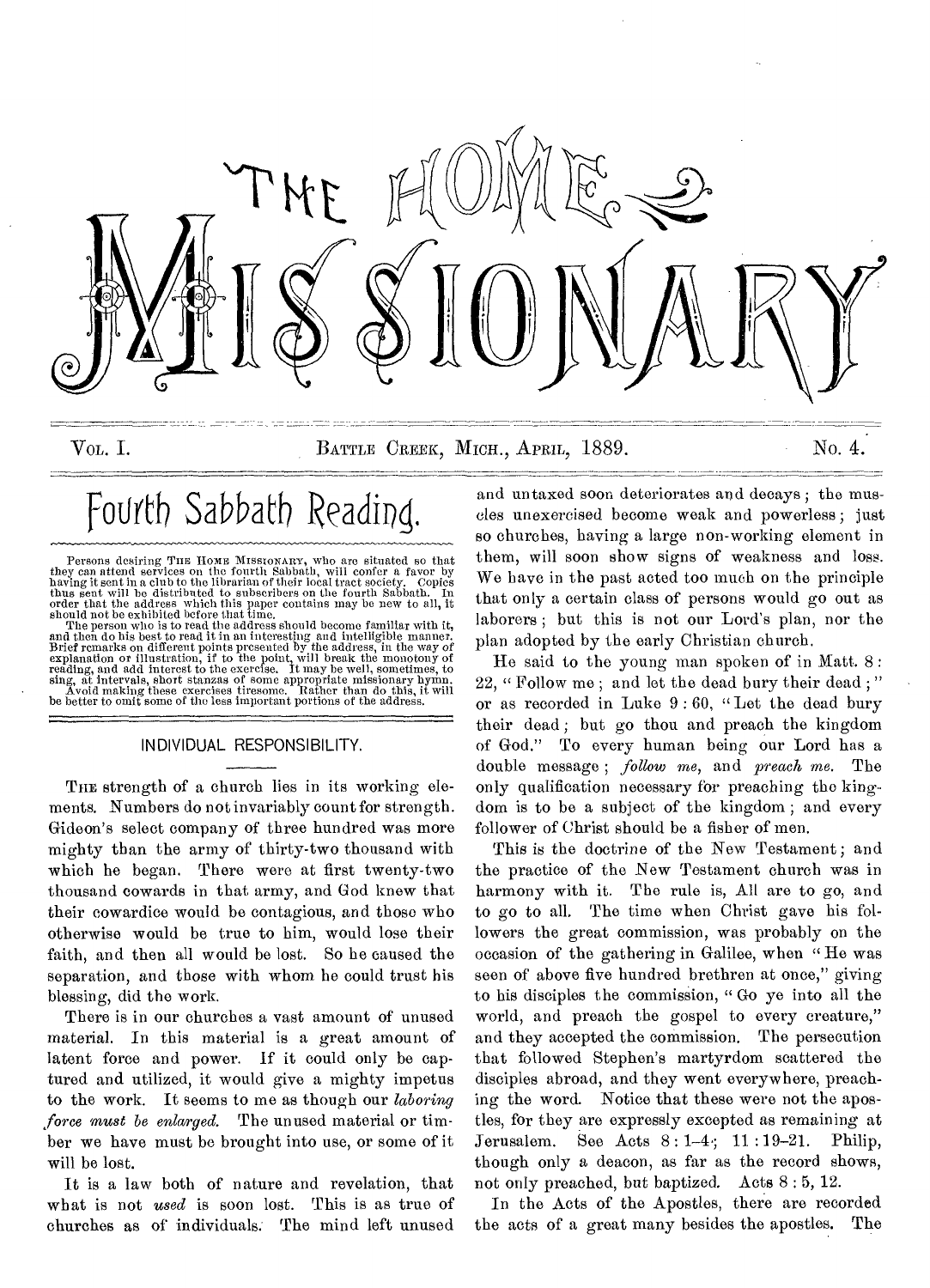careful reader finds in the great commission a leading principle in the divine plan, as well as a great and important fact of history. The obvious intent of our Lord was that *every follower* should be also a witness, warrior, worker, winner of souls. The ministry properly exists in the interests of good order, sound doctrine, and safe polity ; but it does not exist as a separate caste or company, drawing a line of division between the followers of Christ in the matter of work for the salvation of souls. The world and the church need every follower of Christ, to act as a teacher in representing him. This is a universal duty, an individual responsibility. It is not necessary that all should leave their homes to do this ; but their homes should be pervaded with the spirit of their Master. The apostle says: "Let every man abide in the same calling wherein he was called." 1 Cor. 7 : 20. He adds a comment in verse 24 : Let him in his calling " therein *abide with God."* Read verses 17-24.

No doubt the idea is not that all should leave home, though many may, but those who are at home should seek every opportunity to bestow the light upon others. I am satisfied that there are many among our people who wish to do something for the Saviour whom they love, but who as yet have done almost nothing. The reason of this lies partly in a lack of knowing how. Some desire to labor, but fear they may mar the work of God. How shall this difficulty bo overcome? How can the remnant church be brought where the primitive church was? The blessing of God must do much ; but God blesses when we work. The will and effort of man cooperate with the help that God gives. When he sees that we are endeavoring to accomplish the work, he will help. But how can the people be persuaded to begin to act ? There are two ways in which it will *not* be done; viz., by exhortation and censure. When a person is exhorted, he may feel disposed to work for a little while, but the exhortation gives him no foundation to build upon, while censure causes him to become discouraged.

It seems that what is needed is *instruction.* There is a large field of usefulness for many, in visiting the churches in every Conference. They should remain in a place long enough to educate and instruct its members how to labor. We never succeeded in our canvassing work until one was appointed specially to look after it. He secured subordinates to assist him, and these enlisted others ; thus that branch of the work has grown, until we are now selling between \$2,000 and \$3,000 worth of books a day.

This has all been accomplished by patient labor and constant instruction. Without this we should have done but little. Now there is a large number of our people, who with proper instruction and assistance, would also succeed in various other branches of the work. There are those in every church who could be taught judiciously to circulate our reading matter through the mails. Again, when new and important books come out, and we wish them immediately circulated, there should be, and there might be, those in every church who would canvass the territory in their vicinity, and see that these works are circulated among their own neighbors. In this way many hundred thousand dollars' worth of our good books, filled with light and truth, would be placed in the hands of readers every year.

Another important point would be gained by this kind of work. Many good canvassers and workers would be developed by this kind of labor, and thus the army of workers would continue to grow. We have frequent calls for the older and more experienced to go into new fields, and the army must be re-inforced by those who arc gaining a valuable experience. But best of all, our own churches would be greatly blessed. God would let his Spirit rest upon the work, and it is the presence of his Spirit that makes any of our work fruitful. Here is where the greatest good would come. The're is such a thing as forgetting our own private troubles and burdens in our labor for others. It is so with a church that is all engaged in labor for the salvation of souls. It has no time to waste on small difficulties and imaginary trials. Generally speaking, the idlers are most often in trouble. It may not be because they are so much worse than other people, but having nothing in particular to do, — no important work for the benefit of others, to occupy their minds, —Satan comes in and fills them with doubts and evil surmisings. What we need, and what we must do, is to introduce a system of patient instruction that will bring in and utilize this latent material that fills many of our churches, Will not our Conference officers, our directors, and church officers, and others, begin to lay plans to carry out some of these suggestions? Cannot something be done at our coming camp-meetings to set the enterprise going ? Cannot many of our Bible workers be sent to our churches to educate and drill the members in the different phases of the work? It seems to me that much could be done in this way to start the work, and in a little while those who begin it now would be able to instruct other workers ; and thus their sphere of usefulness would be greatly enlarged. Can we not,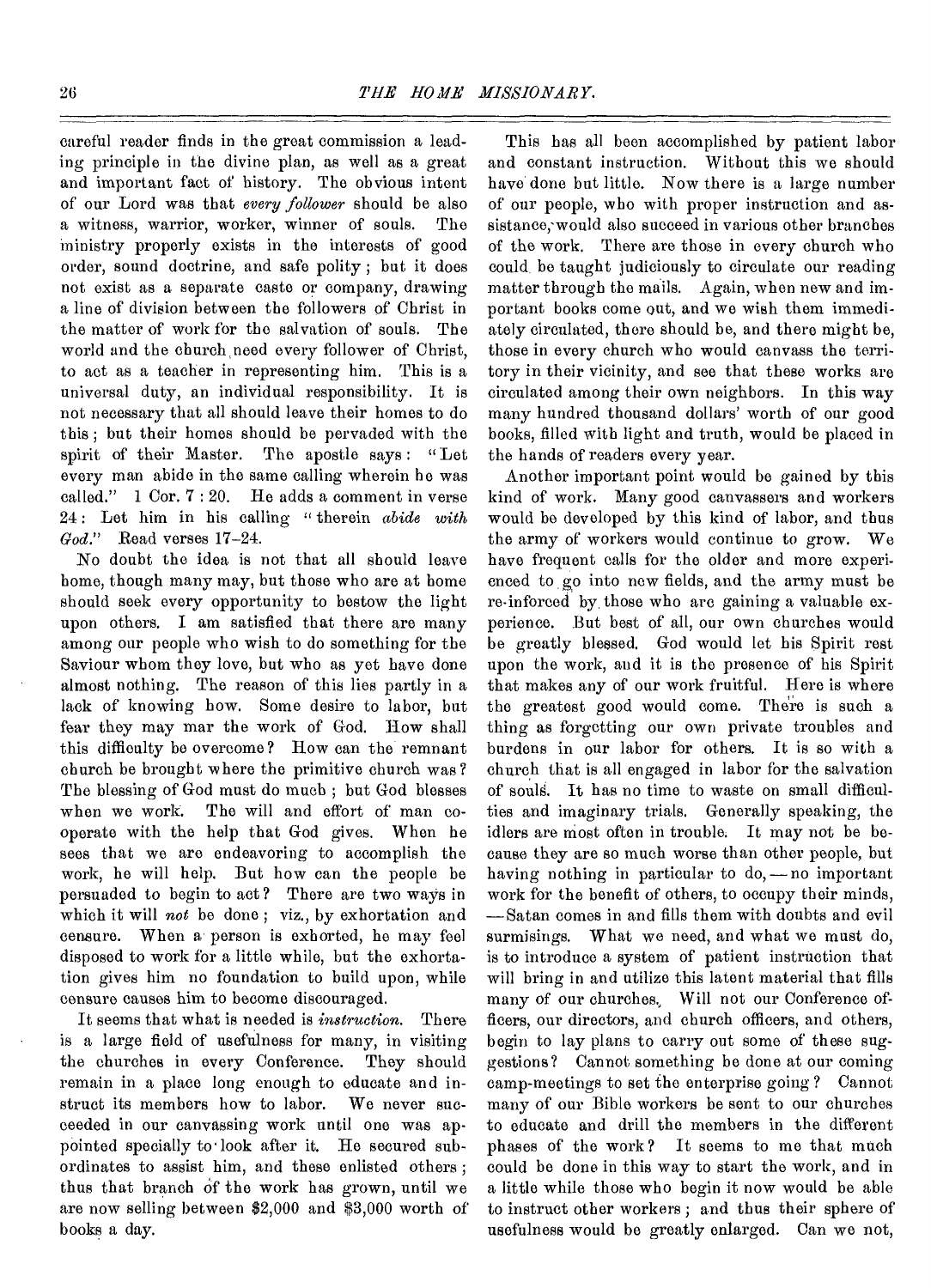in this way, enlist a large company in the work, those who now stand idle in the market, waiting for some one to hire them ? And is it not the duty of all upon whom responsibility rests, to see that such are sent into the vineyard to labor? May the Lord help us to be wise enough to use the material he gives us. E. W. FARNSWORTH.

### Bible Readings.

The Bible reading should be carefully studied by the person who is to conduct it, so that during the exercise he will need only occasionally to glance upon the paper. Do not conduct the Bible reading the same day that the

TO EVERY MAN HIS WORK. — CONCLUDED.

1. Do all who profess to be servants of the Lord, make good use of their talents? Matt. 25 : 16-18.

" Then he that had received the five talents went and traded with the same, and made them other five talents. . . . But he that had received one went and digged in the earth, and hid his lord's money."

2. What excuse did he who hid the one talent render for so doing? Verse 25.

" And I *was afraid,* and went and hid thy talent in the earth : lo, there thou hast that is thine."

3. The servant said he was afraid ; but was it real, honest fear that caused him to act as he did? Luke 19 : 22, 23.

" And he saith unto him, Out of thine own mouth will I judge thee, thou wicked servant. Thou knowest that I was an austere man, taking up that I laid not down, and reaping that I did not sow : *wherefore then gavest not thou my money into the bank*, that at my coming I might have required my own with usury ?"

[Jesus here shows that if this servant had really been afraid of his lord, he would have made an effort to meet his expectations, and that his conduct proved rather that he did not care for the interests of his master. This is a universal rule: people make excuses for not working in the service of the Master, only when they desire to pursue a course more to their own liking. The talents given the Lord's servants, include all the abilities, — abilities of both mind and means, — with which they can help on the work of God. These should be so employed as to be continually adding something to the kingdom of God in'the earth. The man in the parable was probably diligent enough in his own affairs; but this was not enough; he should have used the proceeds of his diligence to build up his lord's interests.]

4. What did his lord say he was, besides being *wicked ?* Matt. 25 : 26.

"His lord answered and said unto him, Thou wicked and *slothful* servant."

5. What is characteristic of slothful people ? Prov. 22 : 13.

"The slothful man saith, There is a lion without. I shall be slain in the streets." [That is, they see great obstacles before them, and are always ready with excuses.]

6. What was the fate of the wicked and slothful servant? Matt. 25:30.

" And cast ye the unprofitable servant into outer darkness : there shall be weeping and gnashing of teeth." [His whole life was a pronounced failure.]

7. Who else will share the same fate? Luke 13 : 27.

" But he shall say, I tell you, I know you not whence ye are ; depart *from me, all ye workers of iniquity."* 

8. If one excuses himself from the work, what will be the result? John  $15:2$ , first clause.

*" Every branch in one that beareth not fruit he taketh away."* 

9. What position does one really occupy who does *not* labor for Christ ? Luke 11 : 23.

" He that is not with me is against me ; and he that gathereth not with me scatteretb."

10. Whom does every faithful worker represent ? 2 Cor. 5 : 20.

" Now then we are ambassadors for Christ, *as though God did beseech you by us :* we pray you in Christ's stead, be ye reconciled to God."

11. What motive should prompt every one to engage in the work of saving souls?  $2$  Cor.  $5 : 14$ , first clause.

" For *the love of Christ constraineth us."* 

[This love was manifested to a remarkable degree by the Waldensian missionaries. They felt that God required more of them than merely to *maintain the truth* in the mountains of their own districts. Disguised as common peddlers, they carried the word of God to distant countries. While displaying their goods, their hearts were uplifted in prayer for wisdom, to know when and how to let it be known that they had among their wares the treasure of God's word, a precious gift for those who would receive it. They had a continual longing to break the bread of life to the benighted followers of the papal church. It was their greatest joy to give hope to sin-stricken souls, in thus pointing them to the Lamb of God. Theirs was the *true missionary spirit,* and worthy of imitation by us as a people.]

It is not more men, but more *man*, that the church of God needs for the accomplishment of His work. Said John Wesley, " Give me a hundred men who fear nothing but God, hate nothing but sin, and are determined to know nothing among men but Jesus and him crucified, and I will set the world on fire with them." - Sel.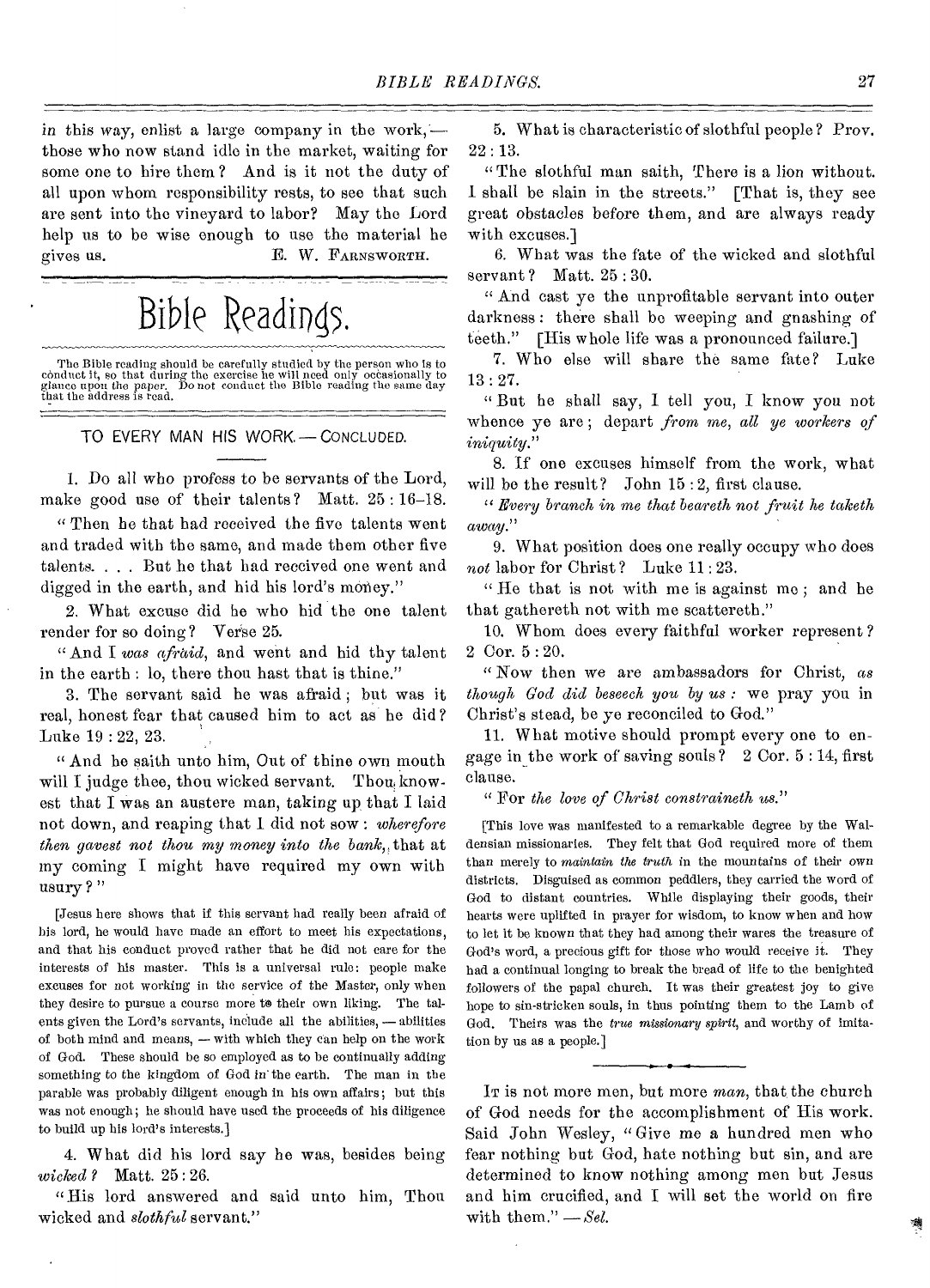### The Children's Page.

Wherever practicable, the cilldren should meet by themselves, at least<br>a portion of the time, even if there are but two or three present. Some<br>person of Christian experience who is otherwise qualified for the work,<br>should, presented. The exercises should be conduct with the sacredness and reality of the work.

#### THE WAY TO THE CITY OF GOD.\*

SISTER HUNTLEY cannot write the letter which you expected this time, children, because she is ill ; but you can still send away your papers, and do the best you can while you wait for her letter. You will surely be glad to have the Bible reading now, which was promised in February, about the way to the city of God.

1. In Rev.  $22:17$ , we find an invitation. Who can tell what an invitation is ? Yes, it is to be asked to go somewhere, and let us see where we are invited to go.

[Have the Bible texts read *slowly, distinctly,* and do not proceed if any of the children are inattentive. After a child has read a text, it may sometimes be necessary for the leader to read it again, in order fully to bring out the meaning. The exercise may be varied by having all together repeat the short texts after they have been read.]

" And the Spirit and the bride say, Come. And let him that heareth say, Come. And let him that is athirst come. And whosoever will, let him take the water of life freely."

2. Where is the water of life? Rev. 22 : I.

"And he showed me a pure river of water of life, clear as crystal, proceeding out of the throne of God and of the Lamb." This is in the city of God, and to this city we aro invited.

I suppose that sometime, when some of you have started to go somewhere, you have come to a place where two paths met, and you have had to ask some one which path would lead to the place where you wished to go. Now we all wish to go to the city of God, so we will try to find the way to the city.

3. Jesus speaks of two ways in Matt. 7 :13, 14.

" Enter ye in at the strait gate : for wide is the gate, and broad is the way, that leadeth to destruction, and many there be which go in thereat : because strait is the gate, and narrow is the way, which leadeth unto life, and few there be that find it."

4. What kind of way does the strait gate lead to? *Ans. —* A narrow way.

5. To what does this narrow way lead ? *Arts.* — To life.

6. Where is the tree of life? Rev.  $22:2$ .

" In the midst of the street of .it, and on either side of the river, was there the tree of life."

7. How many go in the narrow way that leads to life ? Matt. 7 : 14.

" Few there be that find it."

8. What kind of way does the wide gate lead into? *Ans. —* A. broad way.

9. Do any go in this broad way ? *Ans. —* Many. 10. To what does this way lead? *Ans. —* To destruction.

It is much easier to find a large gate than a small one, but what a mistake it would be to go in at a broad gate because it is easy to find it, if the way did not lead to the place to which we wished to go.

11. Which gate does the Saviour tell us to enter ? Matt. 7 : 13.

" Enter ye in at the strait gate."



[ The cut is to show how the reading may be illustrated. Of course the children are not to see it in the paper. The author advises that the "illustration follow the reading. Make the narrow way, then commence the broad way. Make the gates as they are spoken of. Write the words *life* and *death,* showing where the ways lead, and make the tree of life. Finish the broad way by making it crooked. Call attention to the small door's being Call attention to the small door's being Christ; then make the cross so the door will be in the cross. Speak of those who follow Jesus in the way of God's commandments, entering through the gate into the city, and make this gate." All this should be done while the teacher recapitulates, outlining the illustration on a blackboard or paper, and talking at the same time.]

12. What does Isaiah tell us of the wrong path ? Isa. 59:8.

"They have made them *crooked paths :* whosoever goeth therein shall not know peace."

13. What is the end of this path ? Prov. 16 :25.

" There is a way that seemeth right unto a man ; but the end thereof are the ways of death."

<sup>\*</sup>Let the one conducting the reading, regard the advice given in the first sentence of the note at the head of the reading for grown people.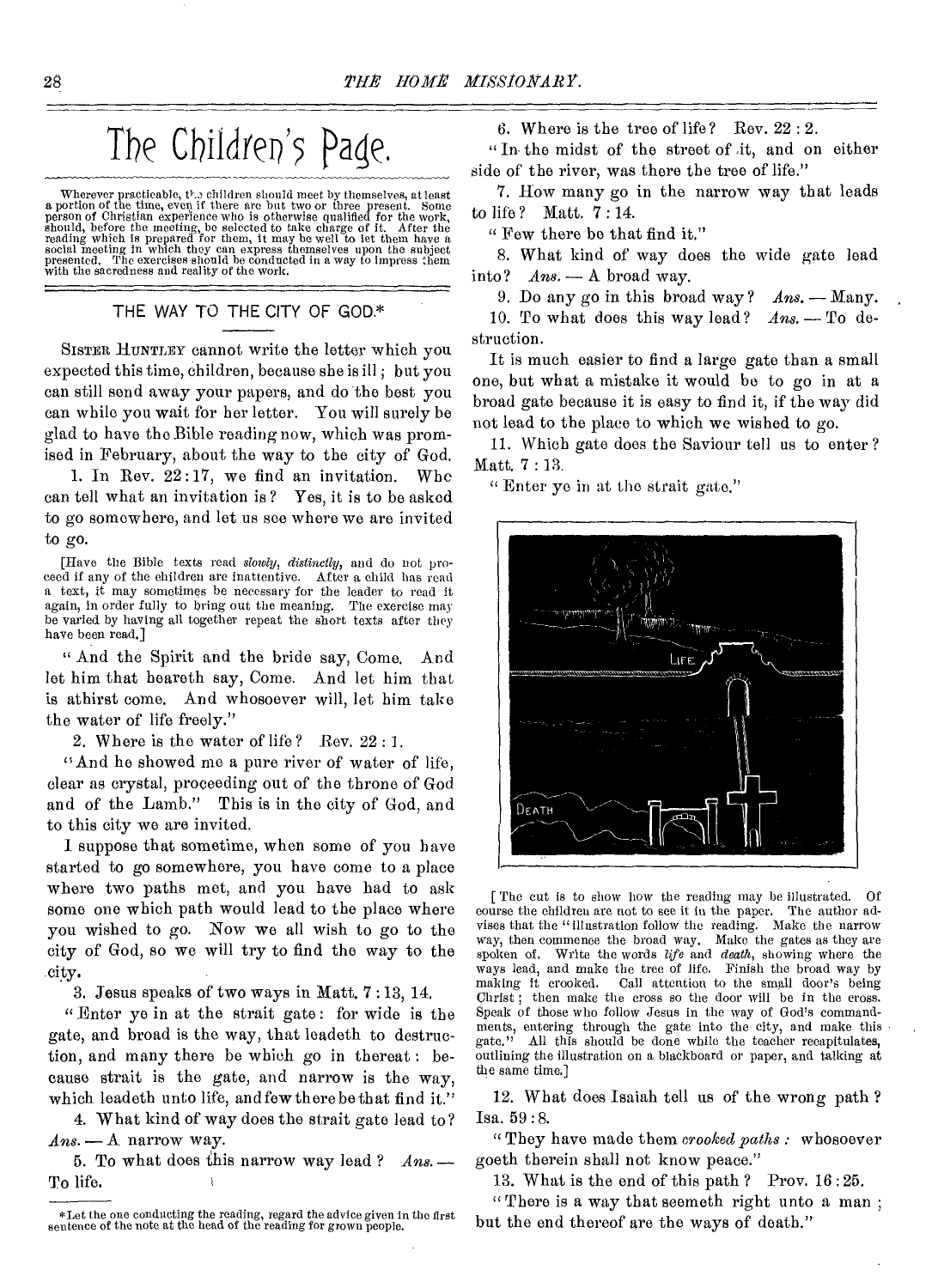14. How does this way seem to men? *Ans.* -- It seems right, but it will lead to death ; so this is not the way we wish to go.

15. Through what door does Jesus say we must enter if we would be saved? John 10 : 9.

"I am the door ; by me if any man enter in, he shall be saved."

16. Must we be converted to enter this narrow way? Matt. 18:3.

" Except ye be converted . . . ye shall not enter into the kingdom of heaven."

[Explain that this means that we must have a new heart, and even children cannot go into heaven with wicked hearts.]

17. For what did Jesus come into this world? 1 Tim. 1 : 15.

" Christ Jesus came into the world to save sinners.'

18. What did he do to save them?  $Ans. - He$ died.

19. How did he die? *Ans.* - Upon the cross.

Then he made a door for us to enter the *way* of life through the cross.

20. What else does Jesus *say* he is, besides the door ? $\sqrt{J}$ John 14 : 6.

"I am the *way,* the truth, and the life; no man cometh unto the Father, but by me."

21. If Jesus is the way, then ought we not to follow him? 1 John 2:6.

"He that saith he abideth in him ought himself also so to walk, even as he walked."

22. How may we follow him? Luke 9 : 23.

" If any man will come after me, let him deny himself, and take up his cross daily, and follow me."

[Make a practical application of this, telling them how Jesus helped others, and how they may follow him, by helping in various ways. Let them think how this can be done, and speak of some ways.]

23. What did the Psalmist ask the Lord to do? Ps. 25:5.

"Lead me in thy truth, and teach me."

24. Do you think the Lord will lead us, too, if we ask him?

25. If we are to follow Jesus, we must learn how he walked. He tells us in John 15 : 10.

" I have kept my Father's commandments."

26. What did Jesus say we should enter if we keep the commandments ? Matt. 19 : 17 ; Rev. 22 : 14.

"If thou wilt enter into life, keep the commandments." "Blessed are they that do his commandments, that they may have right to the tree of life, and may enter in through the gates into the city."

#### JENNIE E. OWEN.

### National Reform.

QUESTIONS ON CIVIL GOVERNMENT AND RELIGION.

#### LESSON FOURTEEN.

[Answers to be found in chapter two of " Civil Government and Religion."]

1. WHAT text is often quoted by the National Reformers to support the theory that civil governments have a right to act in things pertaining to God? Rom. 13 : 1, first clause.

2. How does the entire passage read? Rom. 13 : 1-9.

3. On what scripture is Rom. 13 : 1-9 a divine commentary? *Ans.* - Matt. 22:21.

4. Then has the civil government claims upon us that we are bound to respect?  $Ans. = It$  has.

5. Has the civil government anything to do with that which pertains to God?  $Ans. -It$  has not. See " Civil Government and Religion," chap. 1.

6. Does Rom. 13 : 1-9 confirm this position ? *- Ibid, p. 21, par. 1, 2.* 

7. What are the " rulers " called in the fourth and sixth verses of the passage under consideration ?

8. Does the apostle refer at all in this passage to the first four commandments which show man's duty to God ?

9. After quoting the last six commandments which show man's duty to man, what does he say? Verse 9, last clause.

10. Why, then, does Paul say, "If there be any other commandment, it is briefly comprehended in this saying, namely, Thou shalt love thy neighbor as thyself"? *Ans. - Because* he was commenting on the words of the Saviour which relate to our duties to our fellow-men.

11. What does this show? *Ans.* - That the "powers that be are ordained " simply in things pertaining to the relations of man with his fellow-men.

12. Then do the " powers that be " have anything to do with enforcing the obligations of the first four commandments? *Ans.* - They do not.

13. To whom does Christ say we should render the things that are God's? Matt. 22 : 21, last clause.

14. Should this be done through Caesar or by Cæsar?

#### LESSON FIFTEEN.

[References same as last lesson.]

1. Is the position taken in the preceding lesson, that the duties we owe to God are separate and dis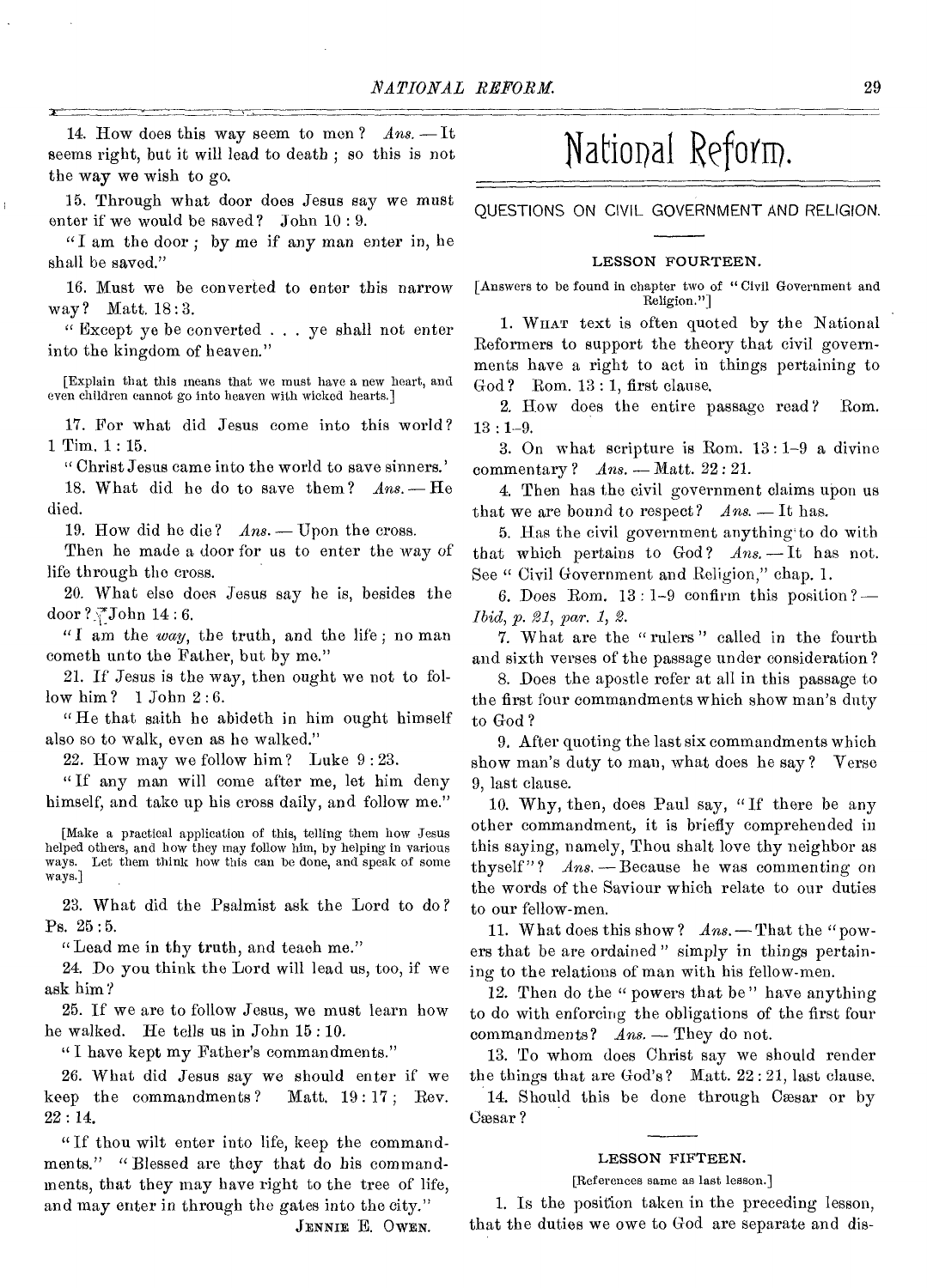tinct from the duties we owe to man, sustained by examples of scripture ? Jer. 27 : 1-8.

2. According to, this scripture, by whom was the imperial power of Nebuchadnezzar ordained ?

3. What did God say he would do to those who would not put their necks under the yoke of Nebuchadnezzar ? Jer. 27 : 8.

4. After setting'up a golden image in the plain of Dura, what, proclamation did Nebuchadnezzar make? Dan. 3:4-6.

5. What charges were brought against some who refused to obey this decree? Dan.  $3:12$ .

6. When brought before Nebuchadnezzar, how did Shadrach, Meshaeh, and Abed-nego defend the course they had taken in refusing to obey the king's decree? *Ans.* - "We are not careful to answer thee in *this* matter." Dan. 3 : 16.

7. Whom did they say they served ? Verse 17.

8. Whom did God say all nations should serve? *Ans. - Nebuchadnezzar,* king of Babylon. Jer. 27 : 6,7.

9. Then was there any conflict between the service that Nebuchadnezzar could justly require of them, and the service they owed to God

10. Which of the ten commandments would they have broken by worshiping the golden image ? *Ans*  -The first and second commandments.

11. How were they delivered from the decree of the king? Dan. 3:26-28.

12. What effect did this deliverance have upon the decree of Nebuchadnezzar? *Ans.* - It "changed the king's word." Verse 28.

13. How do you harmonize the position these men took in refusing to bow down to the image, with Rom. 13 : 2? *Ans. -* In Rom. 13 : 2, the apostle speaks of the powers relegated to civil governments, and which are properly exercised by them,  $-$  the enforcement of the duties required by the last six commandments. But Nebuchadnezzar had undertaken to legislate on the first four, which he had no right to do ; and though God had raised him up, he did not sustain him in this presumptuous act.

14. What conclusion may we draw from these scriptures ? *Ans.* - We have two sets of obligations, one of which we owe directly to God, and the other we owe to God through the civil power, and the B hie makes a clear distinction between the two ; also that the rulers who "are not a terror to good works" never make laws which require men to break the law of God.

#### LESSON SIXTEEN.

#### [References same as last lesson.]

1. ARE personal rulers, as individuals, referred to n the words, "The powers that be are ordained of God"? Page 32. Page 32.

2. Then what is it that is "ordained of God " ? *Ans. - The genius of government itself.* 

3. From what source is the authority of all civil rulers, as individuals, primarily derived?

4. Who has the right to say what *form* of government any nation shall adopt?

5. What self-evident truth is asserted in the Declaration of Independence? *Ans.* - "Governments derive their just powers from the consent of the governed."

6. Then is the governmental power and order " ordained of God " as much when exercised under one *form* of government as another?

7. When a revolution changes the *rulers,* what effect does that have upon man's obligation to the government? Page 33.

S. When the *form* of government is changed voluntarily or otherwise, what effect does that have upon the obligations of the subjects to the government? Page 33.

9. Can the sovereign, or ruler, of right decide in matters pertaining to the government, contrary to the will of the governed ?

10. What argument did Gladstone use to move Queen Victoria to act contrary to her will? Page 32,

11. Then why cannot the *people* justly legislate concerning the day they should keep holy, or the gods they should worship ? *Ans.-Because* God has withheld that right.

12. What Government is the most nearly in harmony with the principles announced by Christ in Matt. 22 : 21?

13, What restriction does the first amendment to the Constitution lay upon Congress ? Page 173.

14. What restriction does the fourteenth amendment lay upon the States? Page 175.

15, How should we feel towards those men who formed the Declaration of Independence and the Constitution of the United States?

16. What should be our attitude towards these precious documents which have secured and perpetuated our liberties ?

#### LESSON SEVENTEEN.

#### REVIEW.

1. FOR what does the first amendment to the Constitution of the United States provide ? Lesson 1.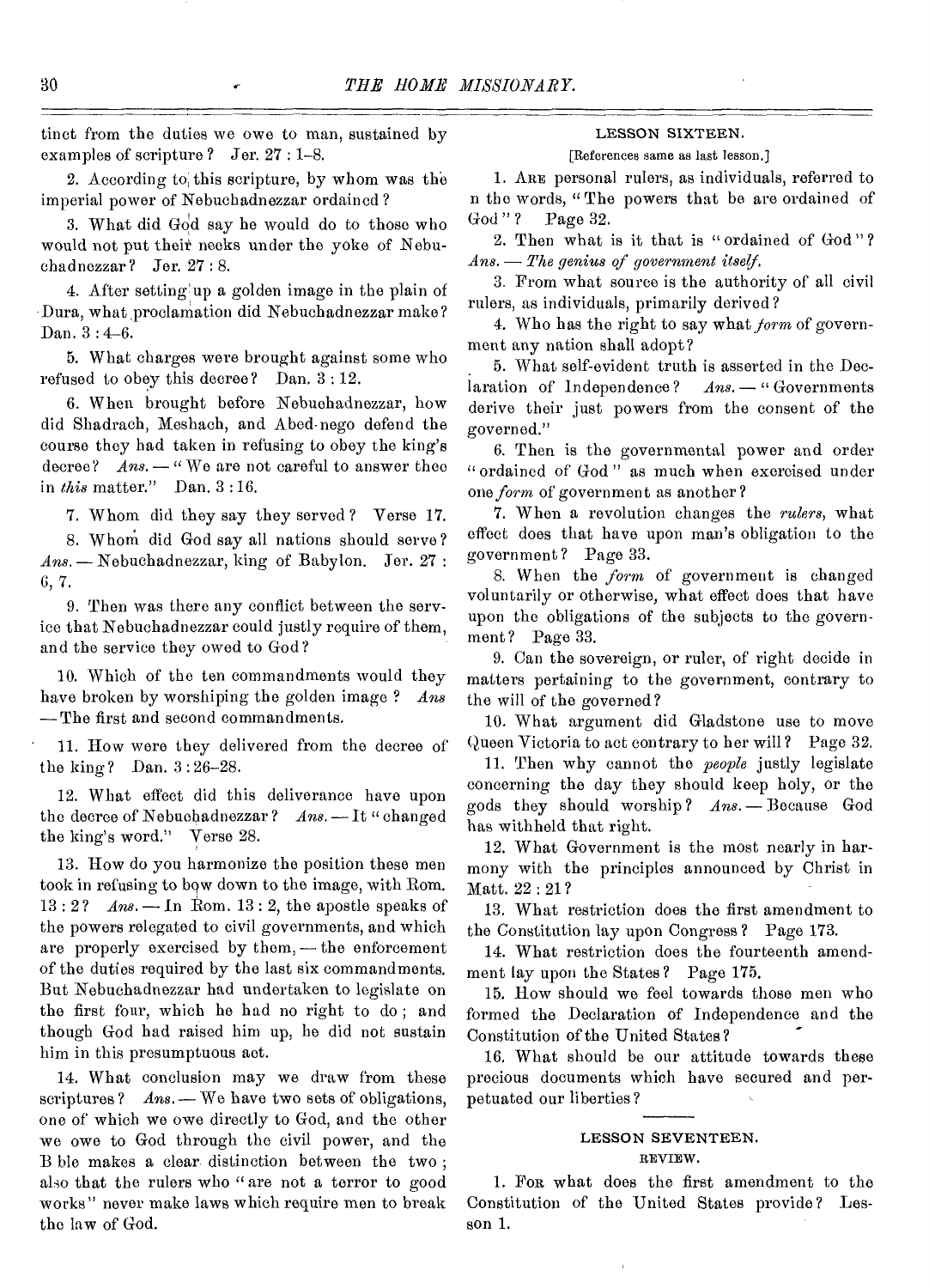2. What have Washington, Madison, Grant, and others said of the relation that should exist between religion and the civil government*?—Ibid.* 

3. What did the late Educational Amendment bill introduced by Senator Blair, contemplate? Lesson 2.

4. In what way alone could it be decided what the " principles of the Christian religion " are *?— Ibid.* 

5. Should this be done, what would be established in the United States ?— *Ibid.* 

6. What did the prophet Samuel say to Saul when, through presumption, he added the religious power to the civil power? 1 Sam. 13 : 13, 14.

7. What special peril threatens the free institutions of the United States ? Lesson *7.* 

8. What is the attitude of the papacy towards religious liberty? — *Ibid.* 

9. How can you account for the pacific tone of Catholicism in the United States, in the past? *Ibid.* 

10. Can this be proved by the words of her own bishops ? — *Ibid.* 

11. What is the Catholic idea of a model civil government ?

12. Describe the ideal " Christian nation " of the National Reform Association ?— *Ibid.* 

13, Give the points of similarity between the Catholic civil government and the National Reform ideal of civil government? -- *Ibid.* 

14. Have the rights of conscience been respected where the papacy has held the reins of civil government in the past?

15. Do the National Reformers propose to respect the rights of those who differ from them, if they gain their end in this nation? Lesson 8.

16. What do they call those who are not in harmony with their views on National Reform ?— *Ibid.* 

17. What does a celebrated English writer say of the qualifications of the most perfect of civil governments to propagate religion ? — *Ibid.* 

18. Then what is the safe and scriptural position for us to take ?

## Workers' Department.

#### SOMETHING TO DO.

HARK, the voice of Jesus calling, " Who will go and work to day? Fields are white, and harvests waiting, Who will bear the sheaves away?" Loud and long the Master calleth, Rich reward he offers free, Who will answer, gladly saying, "Here am I, send me, send me"? Let none hear you idly saying, " There is nothing  $\tilde{I}$  can do, While the souls of men are dying, And the Master calls for you : Take the task he gives you gladly; Let His work your pleasure be ; Answer quickly when he calleth, " Here am I, send me, send me." *—Set.* 

#### NOT WEARY IN WELL DOING.\*

IN February, 1887, two months before the Vigilant Missionary Society was organized in this city, I subscribed for five copies of the *Signs of the Times,*  and began my first work in sending away reading matter by mail. At my request, a cousin in Florida sent me four addresses, and to these I began sending copies of the *Signs.* After forwarding several numbers, and hearing nothing from them, I sent the papers to others. At first, I had some trouble in securing names, but I made the matter a subject of prayer, and in a few days I received a letter containing ten names. From that time to the present, I have had more addresses than I could use.

As a result of my efforts that first summer, one of the ten persons began the observance of the Sabbath. Having then plenty of names to work with, I sent for five more copies of the *Signs;* but about the month of August I became somewhat discouraged, and concluded I had made a mistake in taking these papers, and that after all I was not the person to engage in this kind of work. I tried to think of some one better fitted for the work, to whom I could give the papers. I had no more than decided on a certain person, when these words, " Be not weary in well doing," so impressed my mind that I deferred writing to the individual. Soon after, I received a postal-card from one of the four to whom I first sent the papers, with a request for tracts on the Sabbath question. To be brief, as the result of this effort, forty persons accepted the light on this subject.

JUDGES, lawyers, justices, and others of this class, —men whose minds have been trained to reason from cause to effect, and to discern it quickly if rights of citizens are likely to be infringed,— have seen toward what the National Reform movement is tending, and have been among the readiest to declare themselves on the right side, while patriotism and Christianity have labored in behalf of the American Constitution "as it is." Almost to a man, the senators, represen-Almost to a man, the senators, representatives, and officers of two of the State legislatures— Texas and Colorado — unhesitatingly affixed their names to our petition; of these there were nearly two hundred signatures.

<sup>&#</sup>x27; By request, sister Sawyer has furnished this sketch of her experience in missionary work.